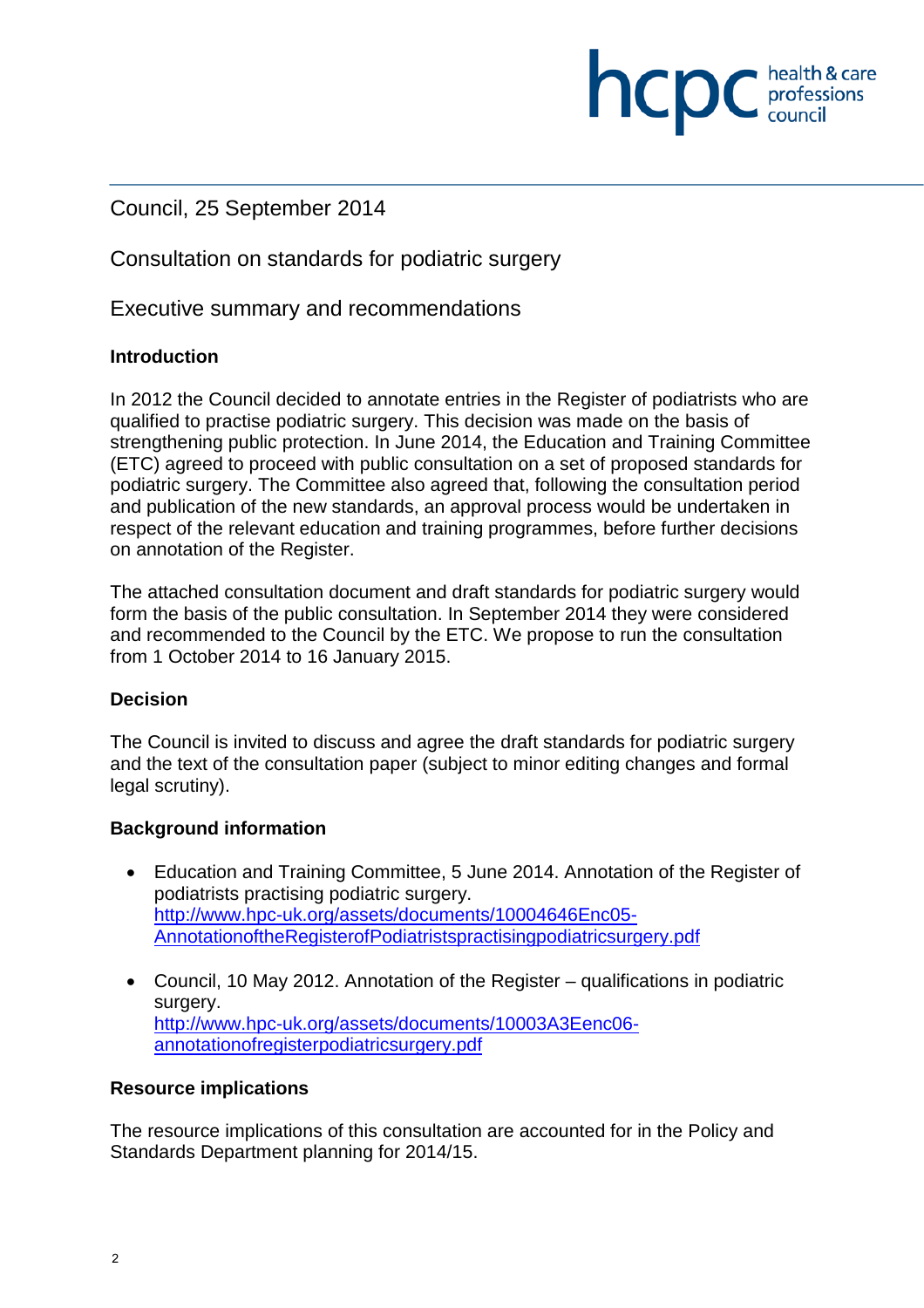#### **Financial implications**

The financial implications include the costs associated with a public consultation and publication of new standards for podiatric surgery. These costs have been accounted for in department planning for 2014/15.

#### **Appendices**

• Appendix 1: Annotation of the Register of podiatrists practising podiatric surgery – Timetable for next steps

#### **Date of paper**

11 September 2014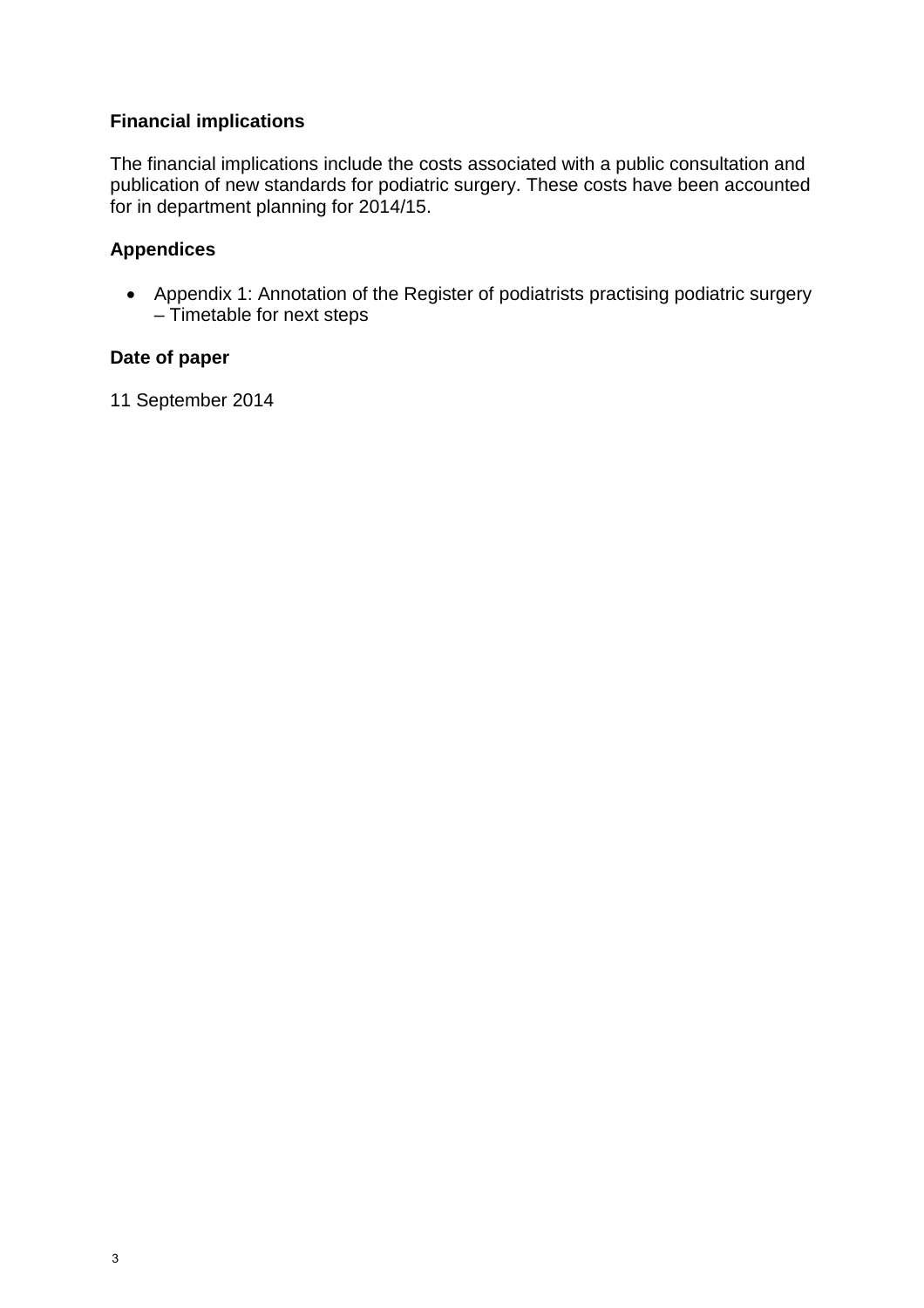# hcpc health & care

# **Consultation on standards for podiatric surgery**

## **Contents**

4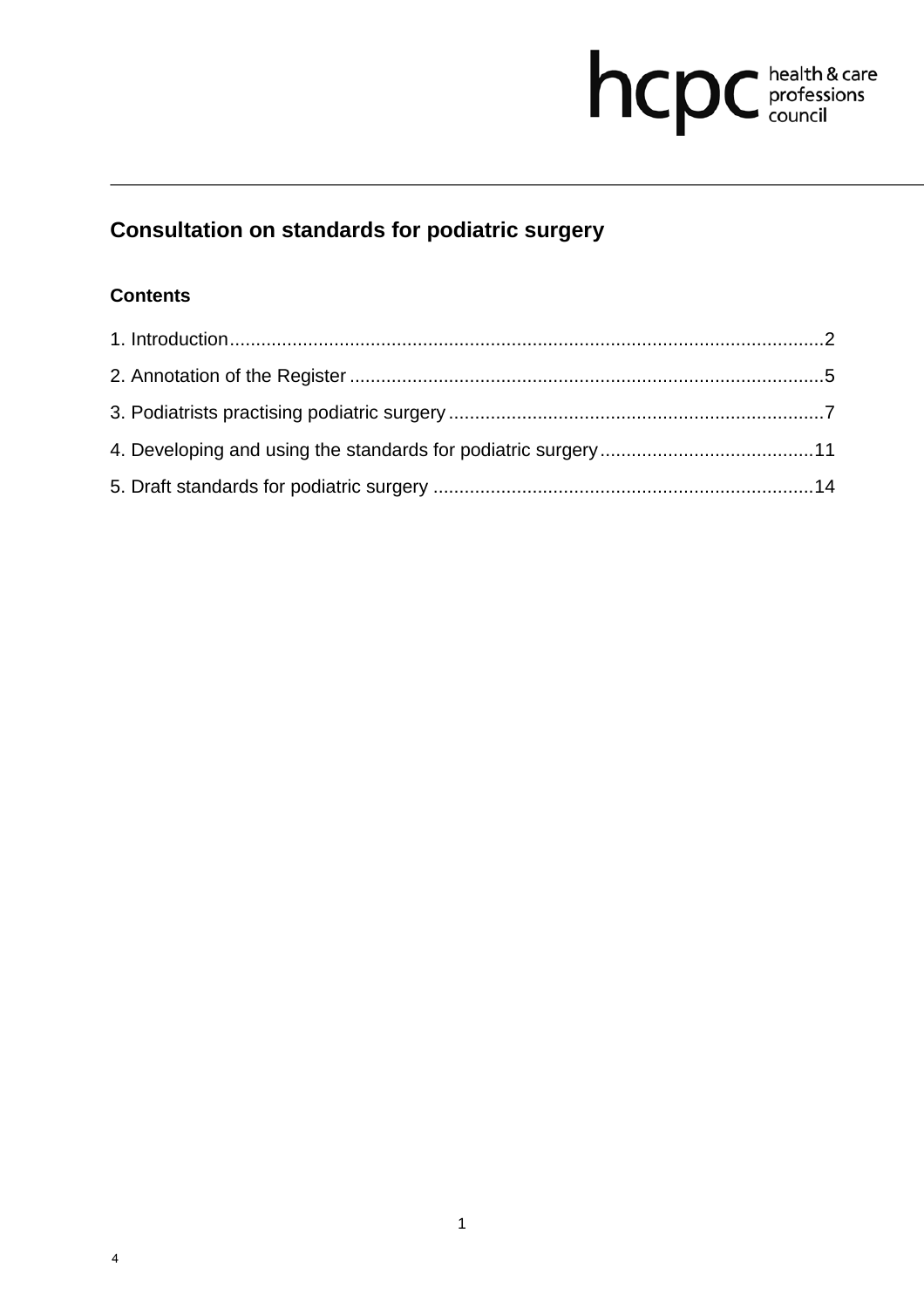#### **1. Introduction**

#### **About this consultation**

- 1.1 We are the Health and Care Professions Council (HCPC). This consultation seeks the views of stakeholders on our draft standards for podiatric surgery.
- 1.2 We have developed these standards as part of moving toward our intention of annotating (marking) the entries of chiropodists / podiatrists in the Register who have undertaken approved qualifications which allow them to extend their scope of practice into performing podiatric surgery.
- 1.3 We plan to annotate the Register to strengthen public protection. This will build on existing systems by setting standards; approving education and training programmes; and providing information to the public about who is qualified in order to support informed choices.
- 1.4 This document explains the background to our proposals and sets out the draft standards for consultation.
- 1.5 This consultation will be of particular interest to podiatrists who practise podiatric surgery; education providers; employers; professional bodies; and those who use podiatric surgery services.
- 1.6 This consultation will run from to 1 October 2014 to 16 January 2015.

#### **A note about terminology**

- 1.7 'Chiropodists / podiatrists' refers to a part of the HCPC Register. A professional included in this part of the Register is able to use the protected titles: 'chiropodist' and 'podiatrist'.
- 1.8 Podiatric surgery refers to surgical management of the bones, joints and soft tissues of the foot and its associated structures (see paragraphs 3.1-3.5).This document uses the phrase 'podiatrists practising podiatric surgery' to refer to chiropodists / podiatrists who have completed training to practise podiatric surgery.

#### **About this document**

- 1.9 This document is divided into five sections.
	- Section one introduces the document.
	- Section two explains our policy for annotation of the Register.
	- Section three explains our rationale and approach to annotating the Register with qualifications in podiatric surgery.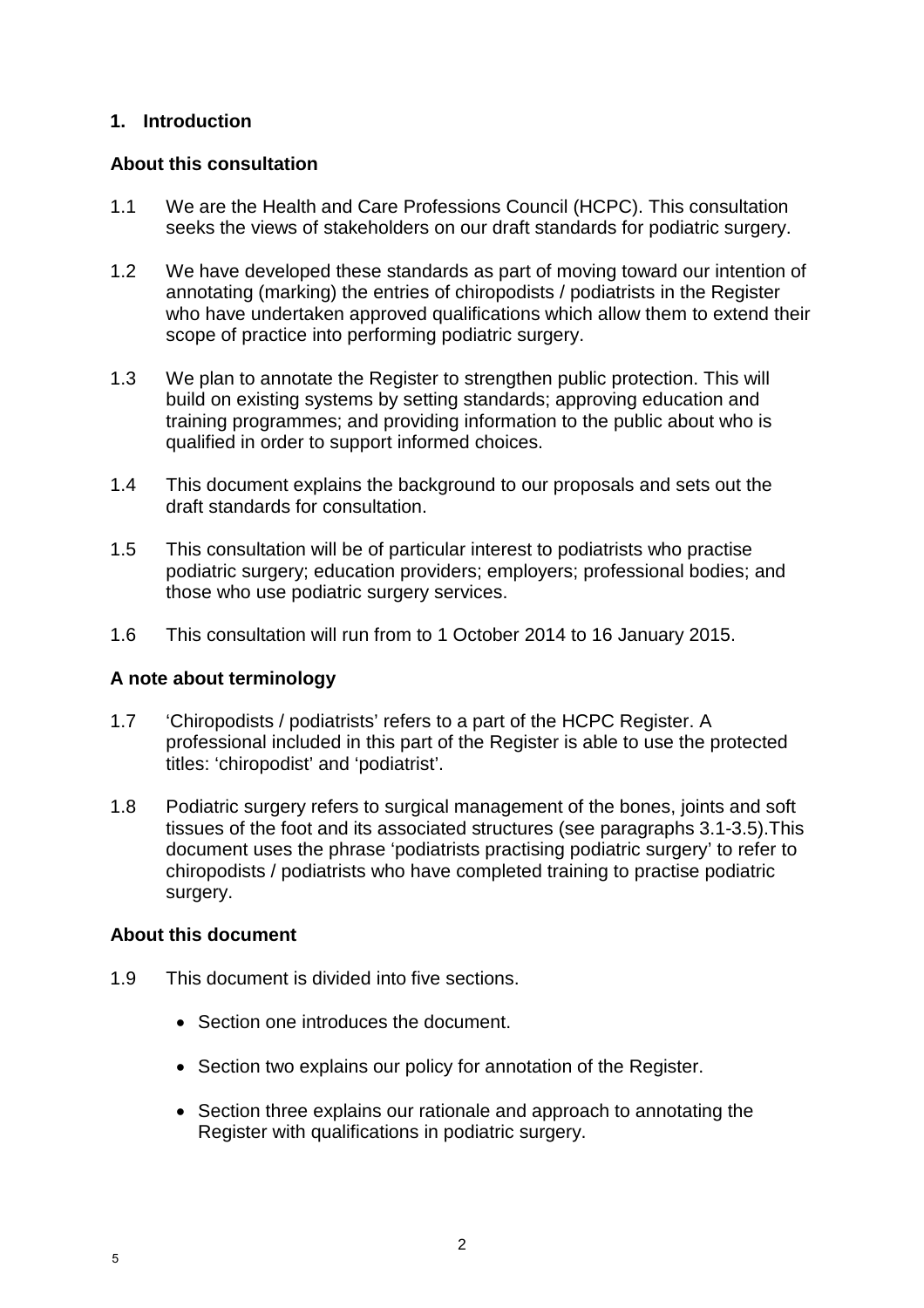- Section four explains how we developed the draft standards and how we will use them in the future.
- Section five sets out the draft standards for consultation.

#### **About us**

- 1.10 We are a regulator and were set up to protect the public. To do this, we keep a Register of professionals who meet our standards for their professional skills and behaviour. Individuals on our Register are called 'registrants'.
- 1.11 We currently regulate 16 professions.
	- Arts therapists
	- Biomedical scientists
	- Chiropodists / podiatrists
	- Clinical scientists
	- Dietitians
	- Hearing aid dispensers
	- Occupational therapists
	- Operating department practitioners
	- Orthoptists
	- Paramedics
	- Physiotherapists
	- Practitioner psychologists
	- Prosthetists / orthotists
	- Radiographers
	- Social workers in England
	- Speech and language therapists

#### **Consultation questions**

1.12 We would welcome your response to this consultation. We have listed some consultation questions below to help you. These questions are not exhaustive and we would also welcome your comments on any related issue. Please provide reasons alongside your answers where possible.

Q1. Do you think the standards are set at the level necessary for safe and effective podiatric surgery practice?

Q2. Do you think any additional standards are necessary?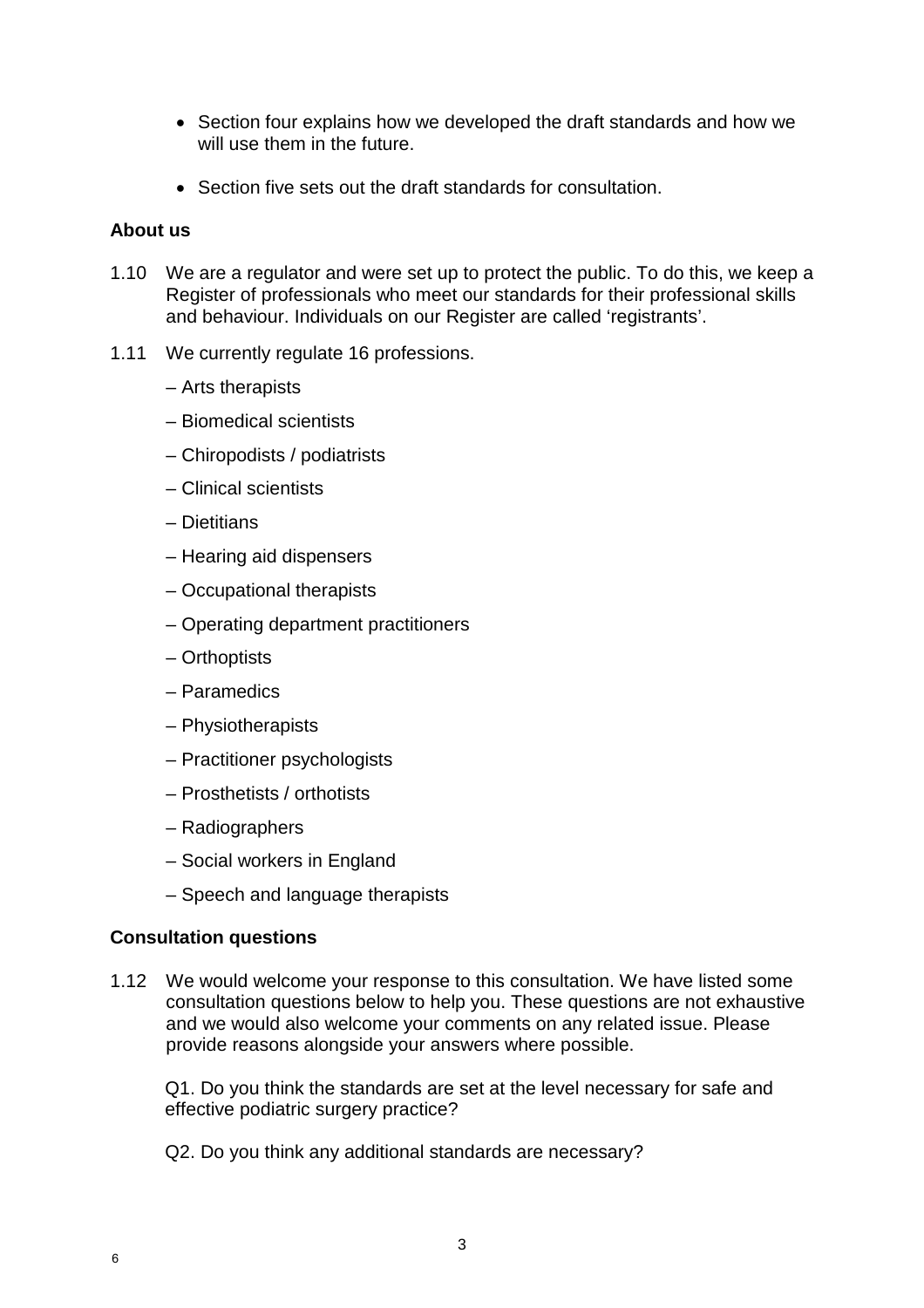Q3. Do you think there are any standards which should be reworded or removed?

Q4. Do you have any comments about the language used in the standards?

Q5. Do you have any other comments on the standards?

#### **How to respond to the consultation**

- 1.13 The consultation closes on 16 January 2015.
- 1.14 You can respond to this consultation in the following ways:
	- By completing our easy-to-use online survey: [DN: insert link]
	- By emailing us at: consultation@hcpc-uk.org
	- By writing to us at:

Consultation on standards for podiatric surgery Policy and Standards Department The Health and Care Professions Council Park House 184 Kennington Park Road London SE11 4BU

Fax: +44(0)20 7820 9684

1.15 Please note that we do not normally accept responses by telephone or in person. We ask that consultation responses are made in writing to ensure that we can accurately record what the respondent would like to say. However, if you are unable to respond in writing please contact us on +44 (0)20 7840 9815 to discuss any reasonable adjustments which would help you to respond.

#### **Please contact us to request a copy of this document in an alternative format, or in Welsh.**

- 1.16 Once the consultation period has finished, we will analyse the responses we have received. We will then publish a document detailing the comments received and explaining the decisions we have taken as a result. This will be available on our website.
- 1.17 If you would prefer we do not make your response public, please indicate this when you respond.
- 1.18 We look forward to receiving your comments.

7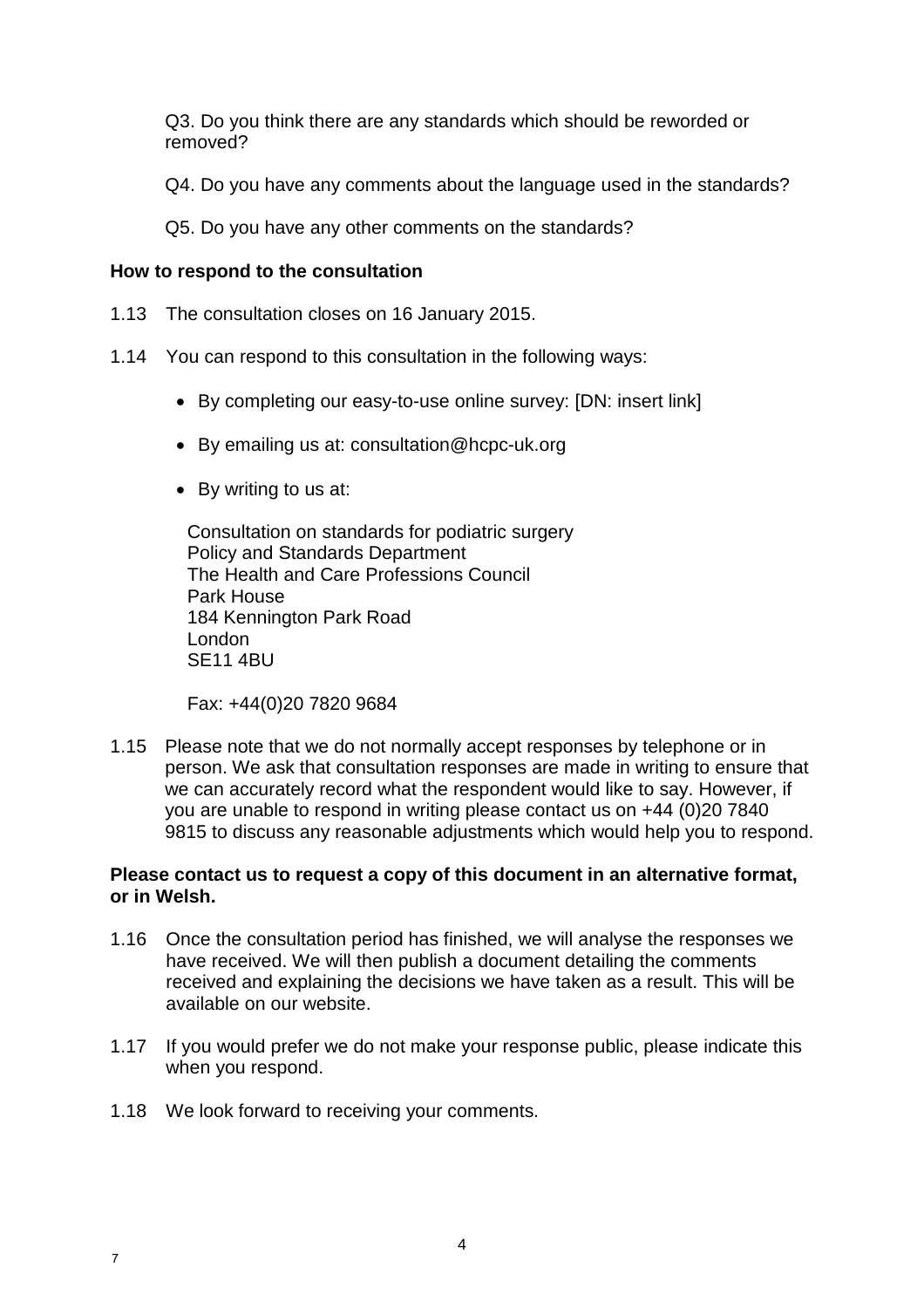#### **2. Annotation of the Register**

- 2.1 We have powers to annotate or mark entries in the Register. These powers are set out in the Health and Social Work Professions Order 2001 and in the Health and Care Professions Council (Parts and Entries in the Register) Order of Council 2003.
- 2.2 These powers mean that we are able to:
	- annotate the Register so that we record against a registrant's name a post-registration qualification they hold or additional competencies they possess;
	- set standards for annotating qualifications; and
	- approve qualifications against our standards.
- 2.3 To date, we have only annotated the Register where we are obliged to do so by other legislation. We have annotated the Register where a registrant has successfully completed education and training to allow them to lawfully supply, administer or prescribe medicines. For example, we annotate the entries in the Register of chiropodists / podiatrists who have completed approved education and training which allows them to act as supplementary or independent prescribers.

#### **Policy on annotation of the Register**

- 2.4 In 2012, we published a policy statement setting out the circumstances in which we might consider annotating the Register where we are not obliged to do so by other legislation.<sup>1</sup> The following provides a summary of our approach.
- 2.5 In general, we will only annotate the Register where we are legally required to do so, or in exceptional circumstances where we have evidence that annotation is necessary to protect the public.
- 2.6 We may consider annotating Register where we conclude that:
	- there is a clear risk to the public if the Register is not annotated and the risk could not be mitigated through other systems;
	- annotation is a proportionate and cost-effective response to the risks posed; and
	- the qualification annotated on the Register is necessary in order to carry out a particular role or function safely and effectively.

 $\overline{\phantom{a}}$ <sup>1</sup> Our policy statement on annotation of the Register is available here: http://www.hcpcuk.org/assets/documents/10003DFAPolicystatementonannotationoftheRegisterfinalHCPC.pdf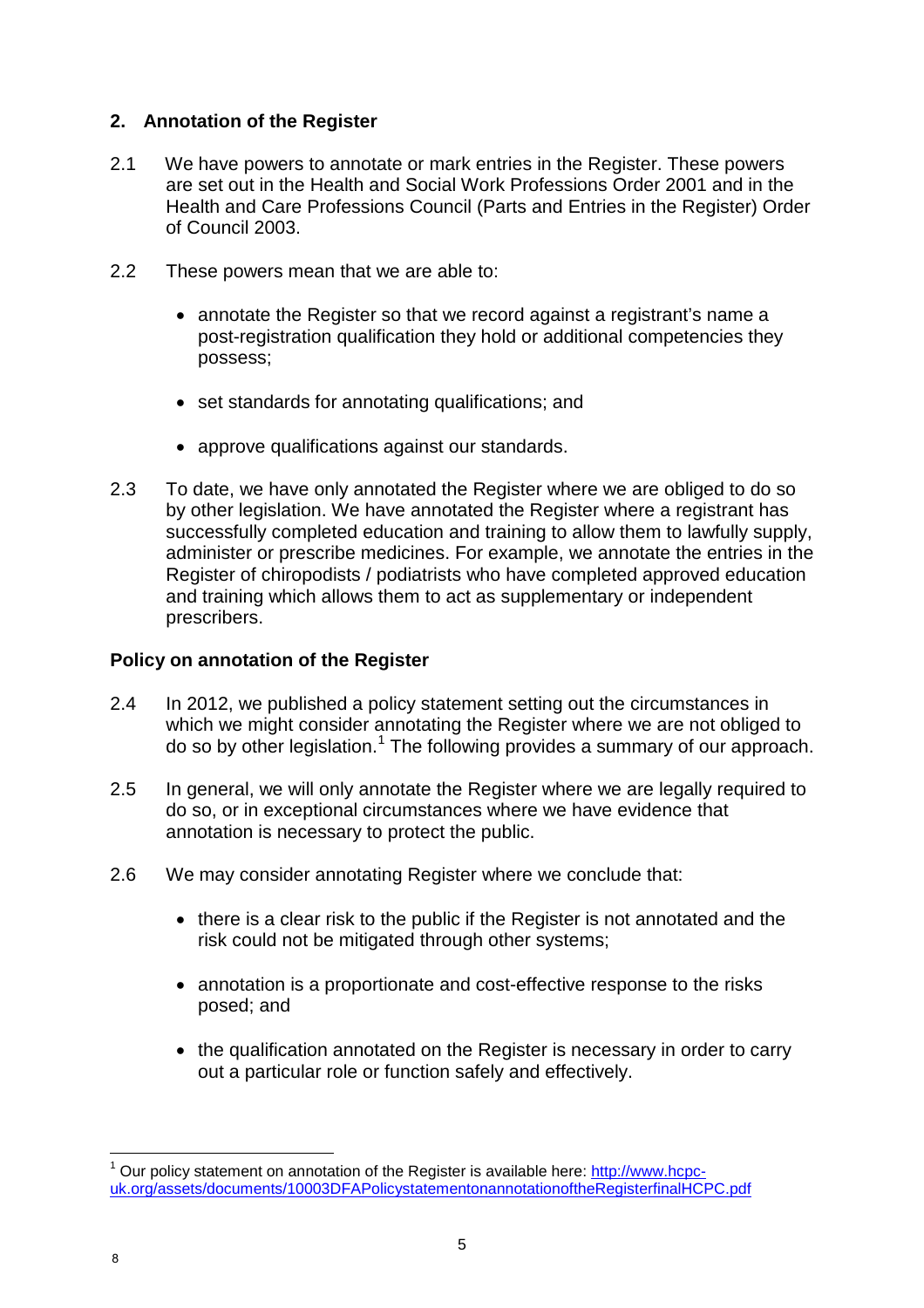#### **Protected titles and functions and our powers to annotate**

- 2.7 Each part of the HCPC Register has at least one title which is protected in law. For example, 'chiropodist' and 'podiatrist' are protected titles that can only be lawfully used by someone registered with the HCPC as a chiropodist / podiatrist.
- 2.8 Whilst we have powers to annotate qualifications, and to decide how those annotations are described in the Register, we do not have powers to protect a title or protect functions or activities which can only be used or undertaken by someone who is annotated. This would require a change in our governing legislation and these decisions are therefore a matter for government.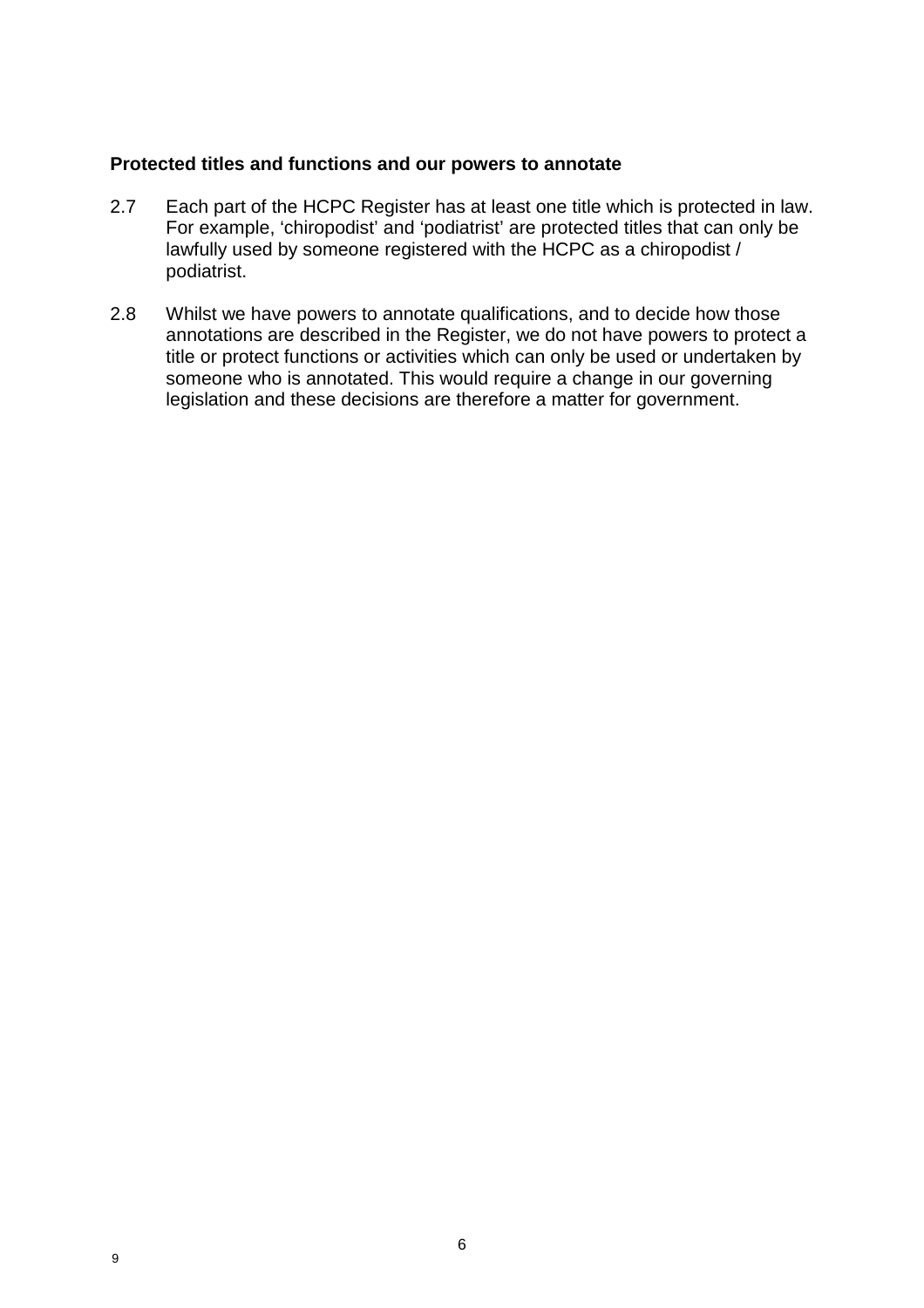#### **3. Podiatrists practising podiatric surgery**

#### **About podiatric surgery**

- 3.1 Podiatric surgery is the surgical management of the bones, joints and soft tissues of the foot and its associated structures. Normally, surgery is performed as a day case procedure and often, but not always, under local anaesthetic. Conditions treated can include problems caused by bunions, arthritis, toe deformities and inflammation of the tissues of the foot.
- 3.2 As part of their pre-registration education, chiropodists / podiatrists learn how to carry out surgical procedures for skin and nail conditions. Podiatric surgery training significantly extends the podiatrist's scope of practice into a wider range of invasive procedures involving the foot.
- 3.3 Podiatric surgery services are most developed within the NHS in England, with a small number of practitioners practising in other managed settings or in private practice. For those who practise privately in England (e.g. outside of an independent hospital) separate registration with the Care Quality Commission (CQC) as a service provider is a mandatory requirement.
- 3.4 In Scotland there is ministerial commitment to further develop an integrated model of care in NHS Scotland, where podiatrists practising podiatric surgery work alongside medically qualified surgeons.
- 3.5 In Northern Ireland, the Minister for Health, Social Services and Public Safety has asked the Health and Social Care Board to examine the potential development of a podiatric surgery service in Northern Ireland and how such services could be commissioned.

#### **About training in podiatric surgery**

- 3.6 To date, a chiropodist / podiatrist has normally qualified to practise podiatric surgery by undertaking the following training:
	- an HCPC approved programme in chiropody and podiatry leading to eligibility to apply for registration, normally a three year BSc degree with honours;
	- at least one year's post-registration clinical practice;
	- a master's degree in the theory of podiatric surgery;
	- a minimum of two years surgical training to achieve fellowship of the Faculty of Podiatric Surgery of the College of Podiatry;
	- competitive entry to specialist Registrar training posts; and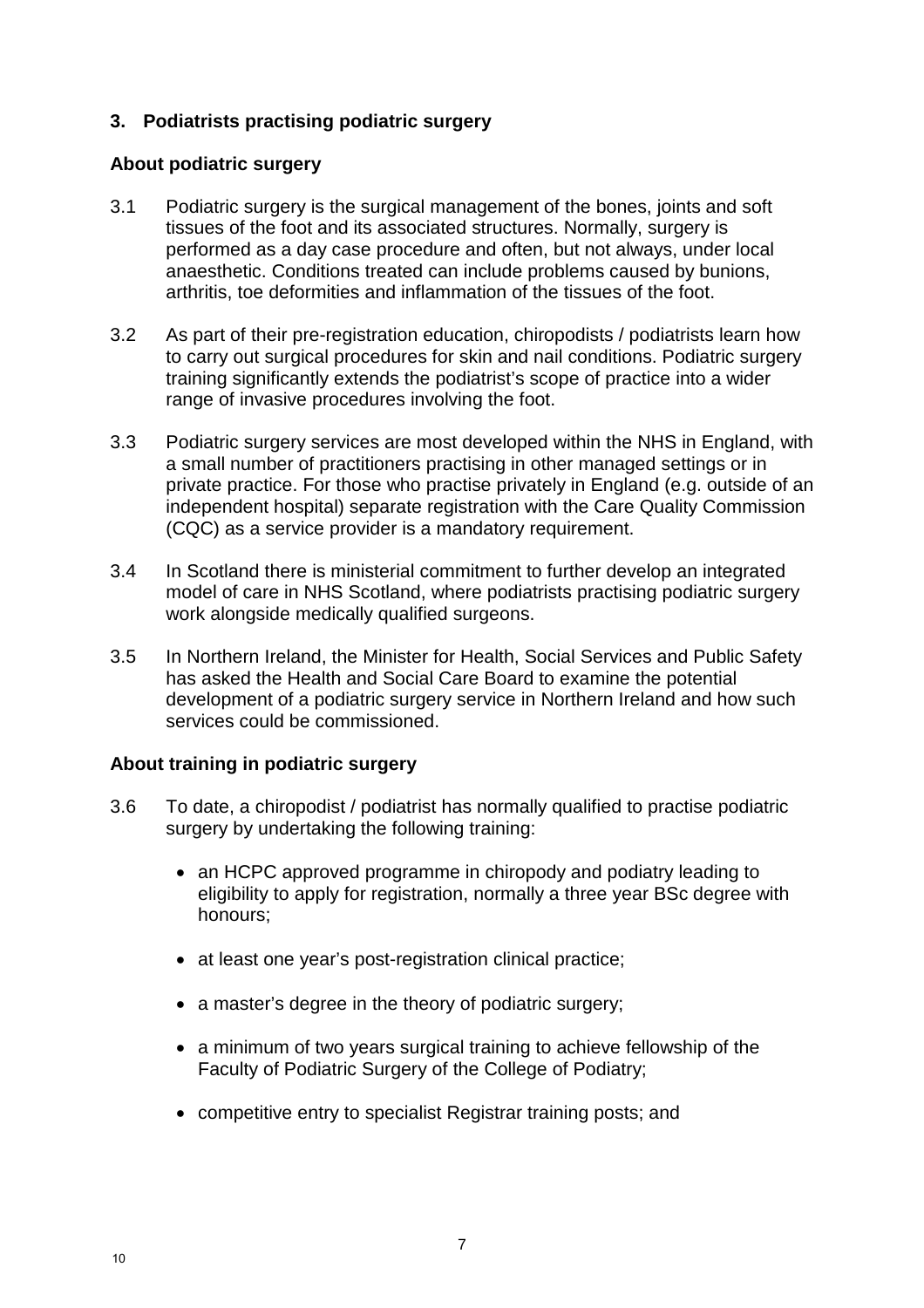- normally a further three years of surgical training, leading to successful award of the Certificate of Completion of Podiatric Surgery Training (CCPST) by the College of Podiatry.
- 3.7 In Scotland, NHS Education for Scotland has developed a three-year, full-time Podiatric Surgery Training Programme (PSTP) to train podiatrists practising podiatric surgery. A certificate of completion of training (CCT) will be awarded by Queen Margaret University.

#### **Existing regulation of podiatrists practising podiatric surgery**

- 3.8 Podiatrists, including those practising podiatric surgery, are registered by the HCPC and are therefore accountable to us for their practice. Anyone wanting to practise as a podiatrist practising podiatric surgery in the UK must be HCPC registered as a chiropodist / podiatrist. They are required to meet our standards, including:
	- the standards of proficiency for chiropodists / podiatrists<sup>2</sup> which set out the knowledge, understanding and skills required for entry to the Register;
	- the standards of conduct, performance and ethics<sup>3</sup> which set out public and professional expectations for conduct and behaviour; and
	- the standards for continuing professional development  $(CPD)^4$  which require registrants to undertake CPD to keep their knowledge and skills up-to-date.
- 3.9 The third set of standards referred to above is directly linked to continued registration. Random audits take place each time chiropodists / podiatrists renew their registration (i.e. every two years) in order to check compliance. Registrants who are audited are required to provide evidence that they have met the standards in undertaking CPD. Where a registrant fails to participate in an audit, or if they do not meet the standards, they will be removed from the Register.
- 3.10 We are reviewing our CPD standards and audits through commissioned research as part of a wider programme of work looking at continuing fitness to practise – a term which refers to the range of possible approaches implemented by regulators to assure themselves that their registrants continue to be fit to practise beyond the point of initial registration. This may lead to consideration of changes to the CPD standards and audits in the future, in order to build upon and strengthen our approach.

 $\overline{a}$  $^2$  The standards of proficiency for chiropodists / podiatrists is available here:  $\underline{\text{http://www.hcpc-}}$ 

uk.org/publications/standards/index.asp?id=41<br>
3 The standards of conduct, performance and ethics are available here: http://www.hcpc-<br>
uk.org/aboutregistration/standards/standardsofconductperformanceandethics/

Further information about our standards of continuing professional development can be found here: http://www.hcpc-uk.org/registrants/cpd/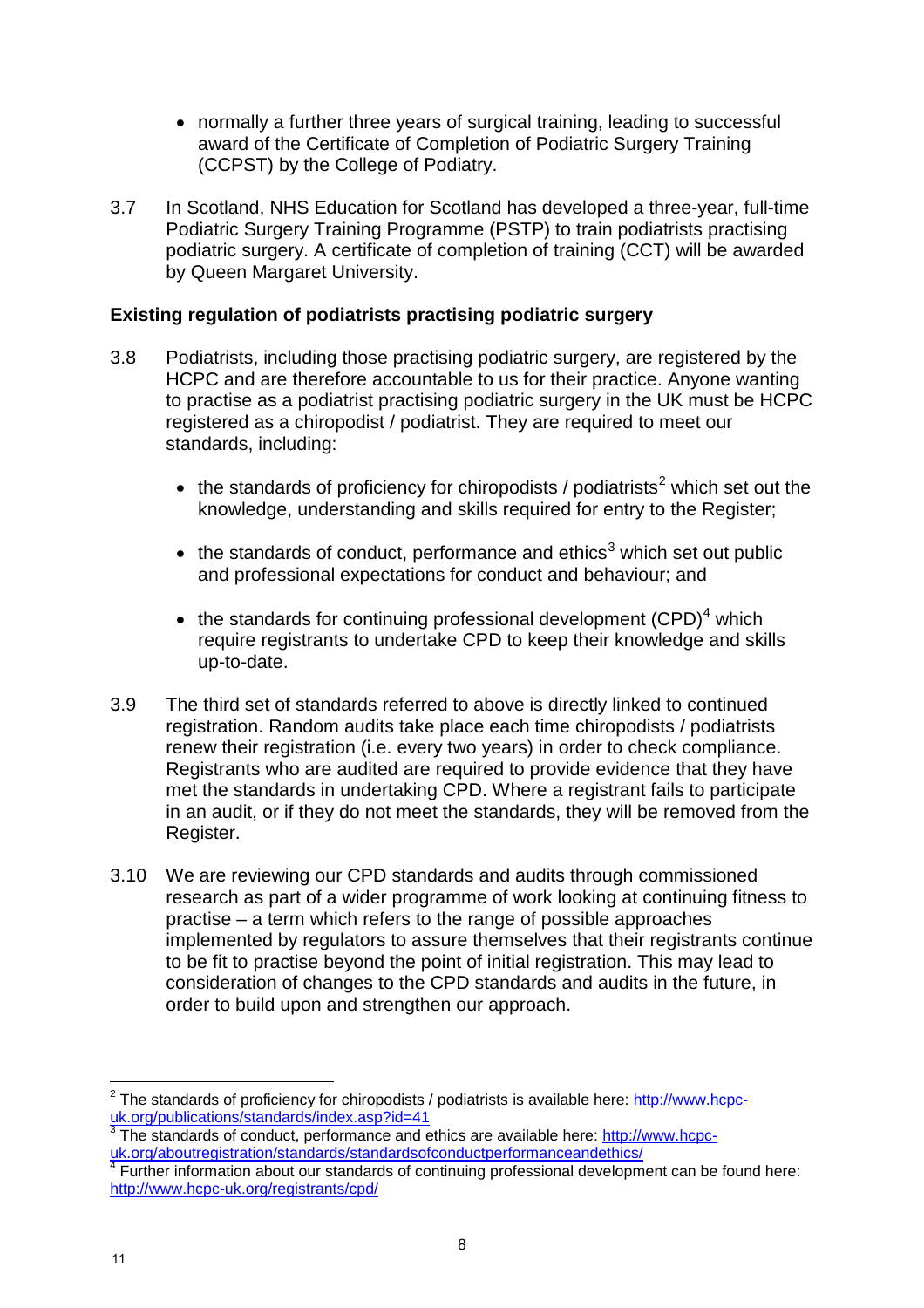3.11 We are able to consider complaints about podiatrists practising podiatric surgery via our fitness to practise process. We consider every matter we receive on a case-by-case basis to decide whether we need to take any action to protect members of the public. This could include placing conditions on their registration; suspending them from practise; or, in the most serious cases, striking them off the Register so that they can no longer practise.

#### **Annotation of podiatrists practising podiatric surgery**

- 3.12 Having previously consulted on this issue, we decided to annotate the entries of chiropodists / podiatrists in the Register who have undertaken approved qualifications in podiatric surgery. <sup>5</sup> We have made this decision in order to strengthen public protection. The scope of practice of podiatric surgery is significantly beyond that of a chiropodist / podiatrist at entry to the Register.
- 3.13 Although podiatrists practising in this area are regulated and accountable for their practice, we do not currently set specific standards for podiatric surgery training or practice or approve qualifying education and training.
- 3.14 Annotation would build on the existing systems described above to improve the way in which risks are currently managed. There will be a number of benefits from annotation:
	- annotation will enable specific standards to be set for podiatric surgery training and practice;
	- training programmes in podiatric surgery will be approved, providing independent oversight and quality assurance;
	- annotation of the Register will provide information to members of the public about chiropodists / podiatrists who have completed recognised, approved training in this area, supporting patients to make informed choices about the services they use.
- 3.15 In making our decision, we also considered how far annotation would be in line with the 'Right touch regulation' principles advocated by the Professional Standards Authority for Health and Social Care (PSA). We concluded that further regulation in this area through annotation would be a proportionate response to the risks involved.<sup>6</sup>
- 3.16 We consider the proposed standards for podiatric surgery and the regulatory system underpinning them to be robust. We are supportive of other

 $\overline{a}$  $<sup>5</sup>$  The consultation ran between 1 November 2010 and 1 February 2011. Our analysis of the</sup> responses received and the decisions we made as a result are available here: http://www.hcpcuk.org/assets/documents/1000381DPost-registrationqualifications-<br>consultationresponsesdocumentfinalforwebsite.pdf

<sup>&</sup>lt;sup>i</sup> 'Right touch regulation' refers to the approach used and advocated by the PSA. It means using the minimum regulatory force required to achieve a desired result, by being proportionate and targeted in regulation and/or finding ways other than regulation to promote good practice and high-quality health and care. Further information can be found on the PSA website: http://www.professionalstandards.org.uk/policy-and-research/right-touch-regulation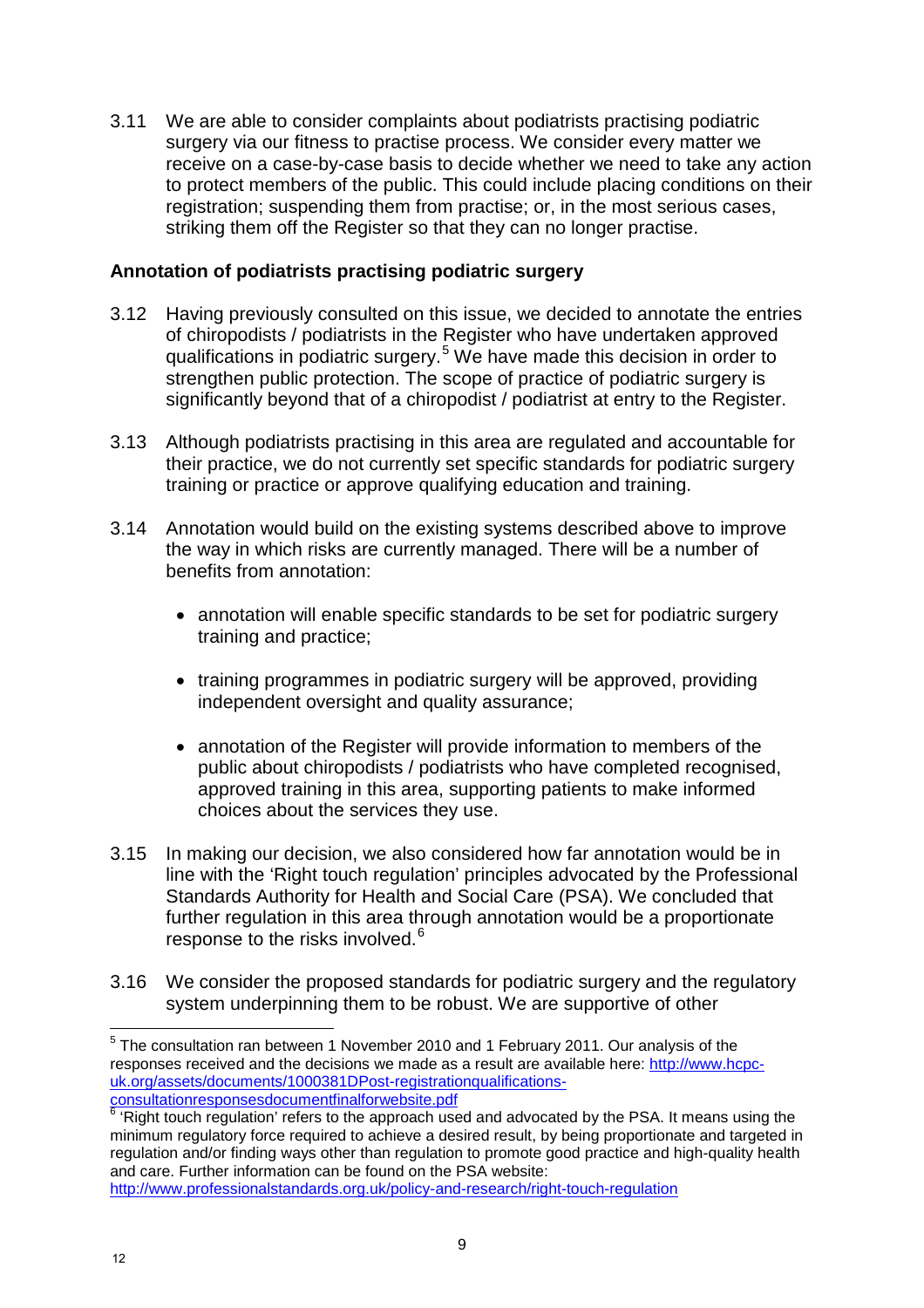mechanisms and initiatives, for example, local annual appraisal systems and other forms of accountability managed by employers. Our work to annotate the Register is designed to be complementary to these initiatives. We consider that annotation will improve upon the current position, strengthening public protection in the ways described above.

#### **Use of titles**

- 3.17 To date, podiatrists practising podiatric surgery have traditionally used the title 'podiatric surgeon'.
- 3.18 We know that the use of this title is the subject of on-going debate, with concerns expressed by some about the use of the title 'surgeon' by those who are not medically qualified. There are concerns that the use of this title might confuse patients and there have been some anecdotal reports of patients who are said to have been unaware that the practitioner undertaking their surgery was not medically qualified.
- 3.19 The title 'surgeon' is not reserved in law to doctors who are registered with the General Medical Council and many of those working within the NHS in England will be employed under titles such as 'Consultant Podiatric Surgeon'. The protection of titles requires legislation and is a matter for government. It is not the subject of this consultation.
- 3.20 We consider that, whatever title is used, it is important that patients receive enough information from health and care professionals in order to be able to make informed decisions about their care or treatment. This includes, as far as possible, clarity about a professional's education, training and skills.
- 3.21 When the annotation is introduced, it will be described as 'podiatric surgery'. This is consistent with how existing annotations for prescribing are described. We will provide information for members of the public alongside the annotation. We will continue to refer to chiropodists / podiatrists who practise in this area as 'podiatrists practising podiatric surgery'.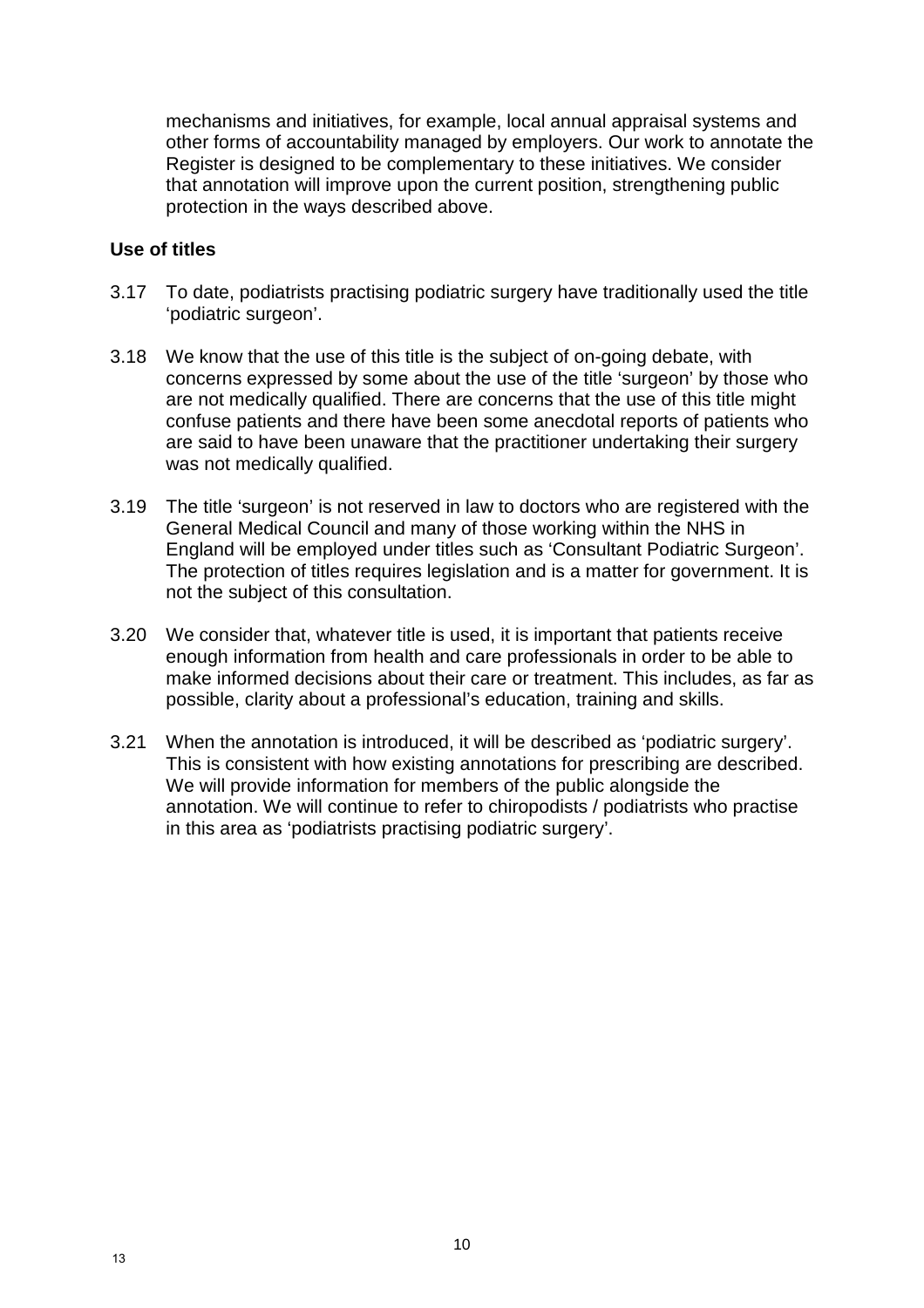#### **4. Developing and using the standards for podiatric surgery**

4.1 The draft standards for podiatric surgery for consultation are set out in section 5.

#### **How we drafted the standards**

- 4.2 We have divided the draft standards into two sections:
	- The first section contains standards for education providers. They include, for example, standards which address admission to programmes; the curricula; and arrangements for practice placements;
	- The second section contains standards for podiatrists practising podiatric surgery. They describe the knowledge, understanding and skills required for safe and effective podiatric surgery practise. Education providers will need to ensure that trainees are able to successfully meet these standards by the completion of their training.
- 4.3 When we drafted the standards for education providers, we looked at our existing standards of education and training  $(SETS)^7$ . This part of the standards sets out the systems and processes that we expect an education provider to have in place in order to deliver an education programme which will ensure that a student is capable of the safe and effective practice of podiatric surgery by its completion.
- 4.4 When we drafted the standards for podiatrists practising podiatric surgery, we looked at existing curricula, frameworks and competencies developed by different organisations, setting out the knowledge, understanding and skills they expect of podiatric surgery. When drafting the standards we were mindful of the following:
	- the standards must be set at the threshold level, setting out what is necessary for safe and effective autonomous practice in podiatric surgery; and
	- podiatrists completing podiatric education and training are already regulated and therefore already have standards set for their conduct and competence.
- 4.5 The standards for podiatric surgery must therefore focus on what is necessary for podiatric surgery practice, taking into account and building upon the knowledge, understanding and skills the podiatrist would have already acquired during their pre-registration education and training and subsequent practice experience. Consequently, the standards for podiatric surgery do not duplicate aspects of the existing standards relating to conduct and competence which all registered podiatrists must already adhere to.

 $\overline{a}$  $^7$  We also have produced guidance for the SETs, which explains the standards and gives more detail about our requirements. See http://www.hcpc-uk.org/aboutregistration/standards/sets/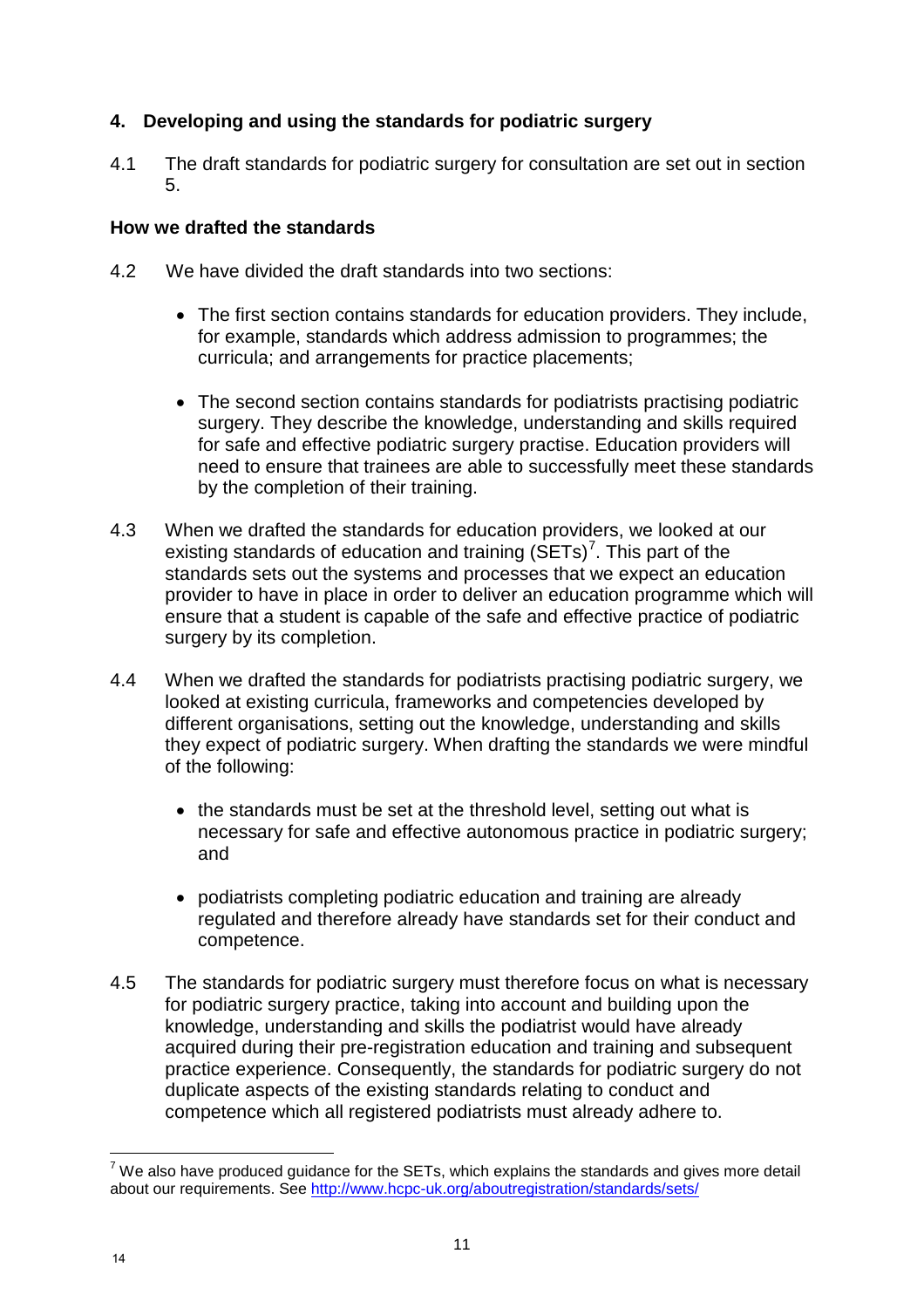- 4.6 We also held two meetings to bring together key stakeholders with an interest in podiatric surgery, including the College of Podiatrists, NHS Education for Scotland (NES), the British Orthopaedic Foot and Ankle Society (BOFAS), the British Orthopaedic Association (BOA), the Royal College of Surgeons (RCS) and the General Medical Council (GMC). We have taken account of their comments in preparing these standards for consultation.
- 4.7 Overall, we have attempted to ensure that our standards set out what is necessary for public protection by focusing on the quality and outcomes of education and training.
- 4.8 We want to make sure that we do not hinder the development of new education and training programmes in podiatric surgery, or the ability of new or existing education providers to structure or deliver their programmes in different ways. We do not prescribe in detail how education providers meet our standards. Our main concern is to ensure that the standards are met and that members of the public are protected.

#### **How we will use the new standards**

- 4.9 We will use the standards for podiatric surgery when we approve and subsequently monitor education and training programmes delivering training in podiatric surgery.
- 4.10 We will visit the existing programmes to assess them against the standards, following our rigorous approval process. A programme which did not meet one or more of the standards would have conditions attached to its approval. If these conditions were not met, this would lead to approval being refused. We will also assess programmes on an on-going basis against the standards. A programme which did not continue to meet them would have their on-going approval withdrawn.
- 4.11 As the second part of the standards sets out the knowledge, understanding and skills required for annotation in this area, we will take into account these standards (as well as our other standards) in the future when we consider concerns raised about the competence of a podiatrist practising podiatric surgery.
- 4.12 Podiatrists practising podiatric surgery will continue to be required to meet our other standards referred to in paragraph 3.8.

#### **Implementation**

- 4.13 The consultation on the draft standards closes on 16 January 2015. We hope to publish the standards in June 2015.
- 4.14 Once the standards have been agreed and published, we will make arrangements to visit the existing education and training programmes to assess them against the standards.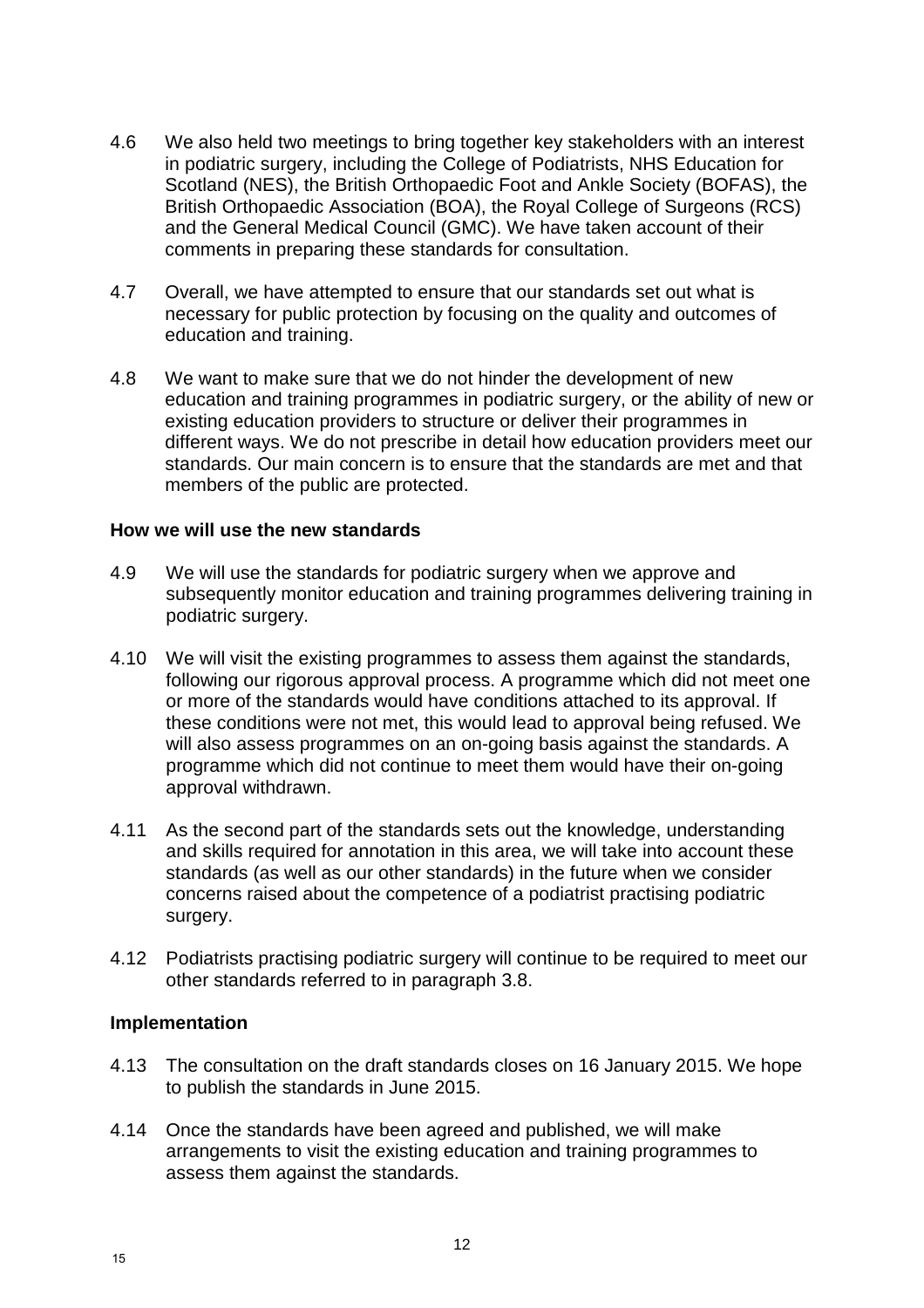4.15 Dependent upon the outcomes of those visited, our Education and Training Committee will consider implementing the annotation. As this is the first time we have annotated a qualification where we are not obliged to do so by legislation, we are proceeding cautiously and carefully. Only when we are sure that everything is in place and that it is appropriate to do so will we annotate the Register.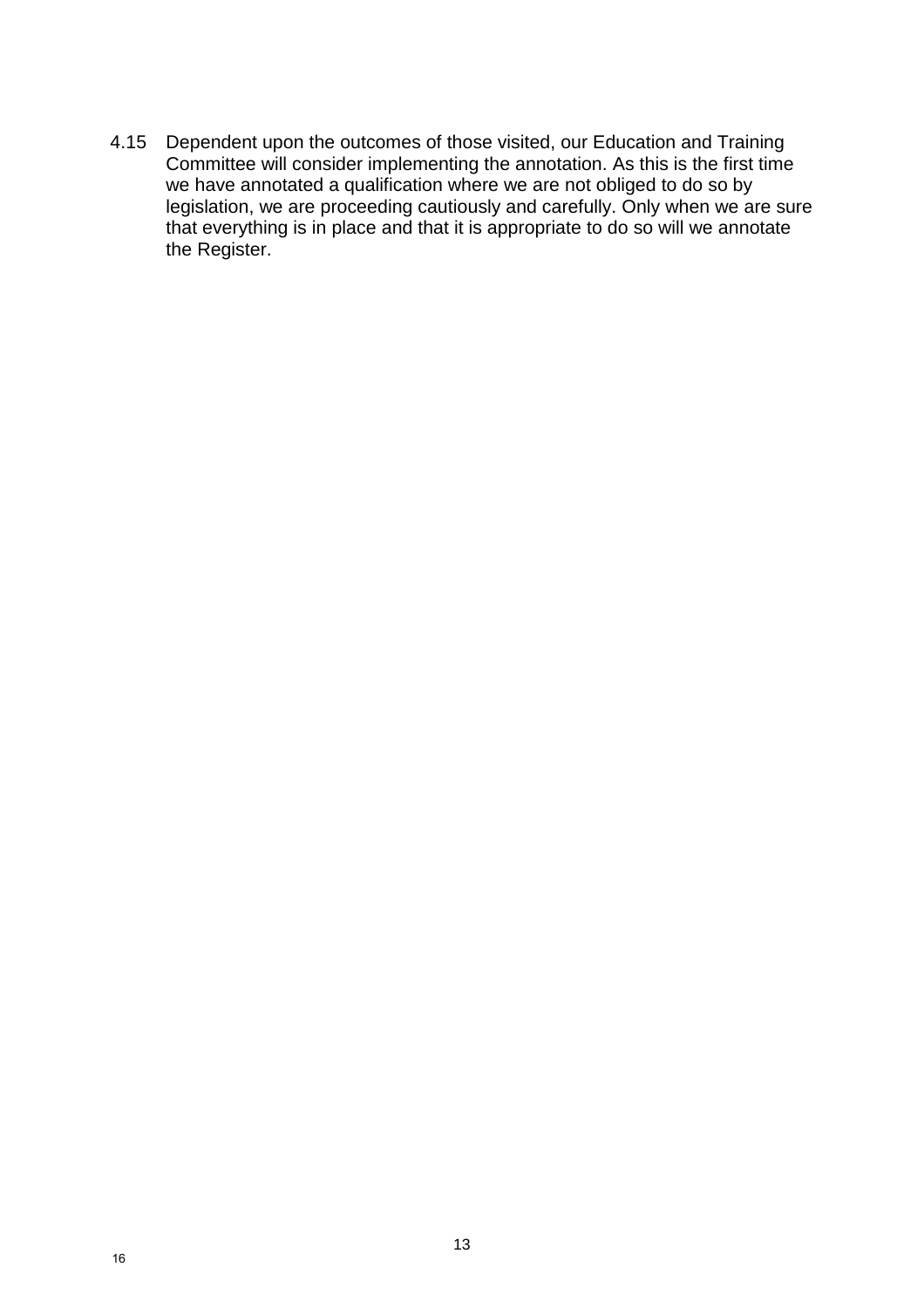## **5. Draft standards for podiatric surgery**

5.1 The draft standards for consultation are set out below.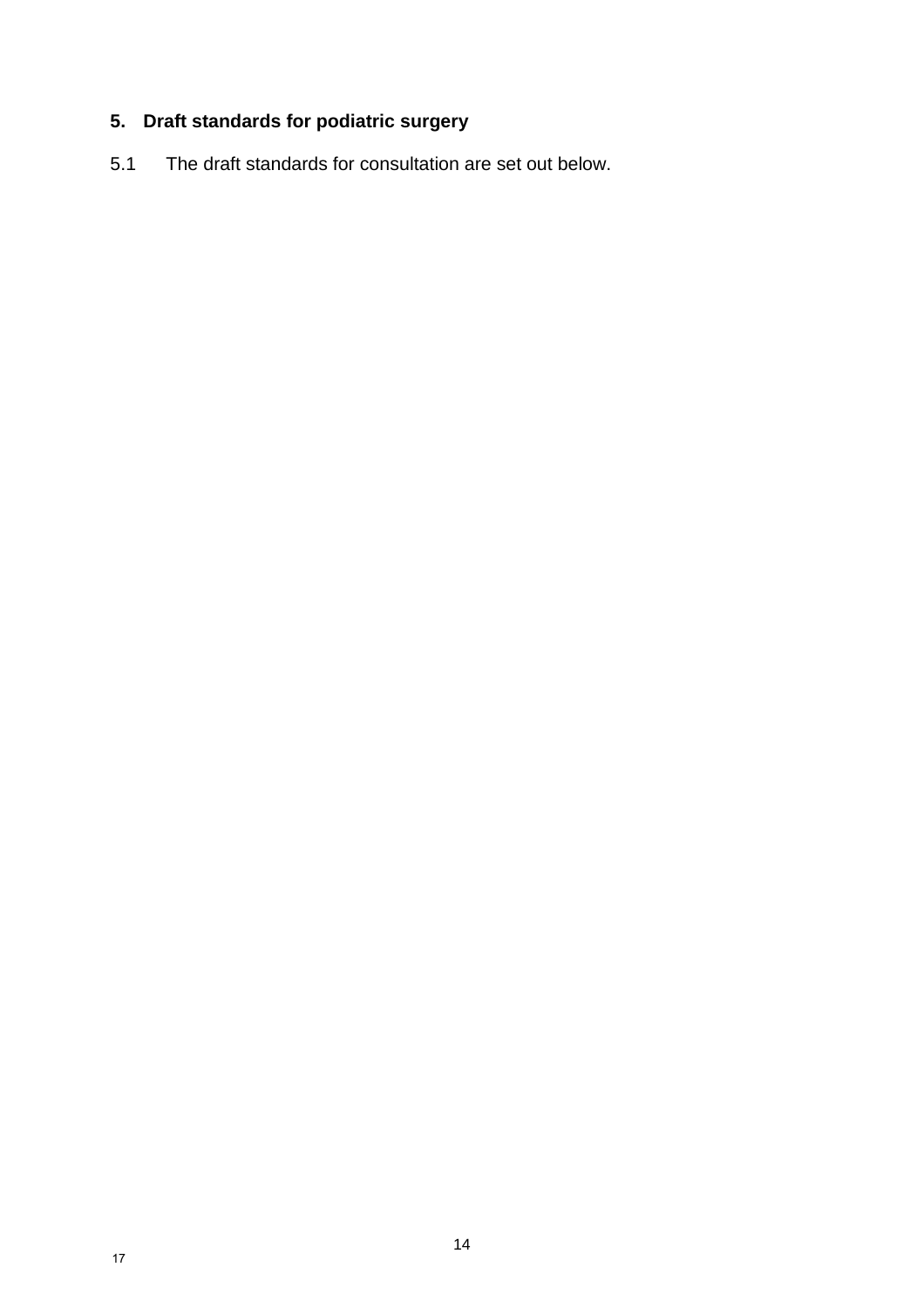## **Standards for education providers**

#### **Admissions procedures**

| A.1 | The admissions procedures must give both the applicant and the education provider the information they require to make an<br>informed choice about whether to take up or make an offer of a place on a programme.                          |
|-----|--------------------------------------------------------------------------------------------------------------------------------------------------------------------------------------------------------------------------------------------|
| A.2 | The admissions procedures must apply selection and entry criteria, including appropriate academic and professional entry<br>standards.                                                                                                     |
| A.3 | The admissions procedures must apply selection and entry criteria, including accreditation of prior (experiential) learning and other<br>inclusion mechanisms.                                                                             |
| A.4 | The admissions procedures must ensure that the education provider has equality and diversity policies in relation to applicants and<br>trainees <sup>8</sup> , together with an indication of how these will be implemented and monitored. |

#### **Programme management and resources**

| B.1         | The programme must have a secure place in the education provider's business plan.                                                       |
|-------------|-----------------------------------------------------------------------------------------------------------------------------------------|
| B.2         | The programme must be effectively managed.                                                                                              |
| <b>B.3</b>  | The programme must have regular monitoring and evaluation systems in place.                                                             |
| <b>B.4</b>  | There must be a named person who has overall professional responsibility for the programme who must be appropriately qualified          |
|             | and experienced and, unless other arrangements are agreed, be on a relevant part of the Register.                                       |
| B.5         | There must be an adequate number of appropriately qualified, experienced and, where required, registered staff in place to deliver      |
|             | an effective programme.                                                                                                                 |
| <b>B.6</b>  | Subject areas must be taught by staff with relevant specialist expertise and knowledge.                                                 |
| B.7         | A programme for staff development must be in place to ensure continuing professional and research development.                          |
| <b>B.8</b>  | The resources to support student learning in all settings must be effectively used.                                                     |
| <b>B.9</b>  | The resources to support student learning in all settings must effectively support the required learning and teaching activities of the |
|             | programme.                                                                                                                              |
| <b>B.10</b> | The learning resources, including IT facilities, must be appropriate to the curriculum and must be readily available to trainees and    |
|             | staff.                                                                                                                                  |
| B.11        | There must be adequate and accessible facilities to support the welfare and wellbeing of trainees in all settings.                      |
|             |                                                                                                                                         |

 $^8$  Throughout the draft standards, references to trainees mean the chiropodists / podiatrists completing the programme.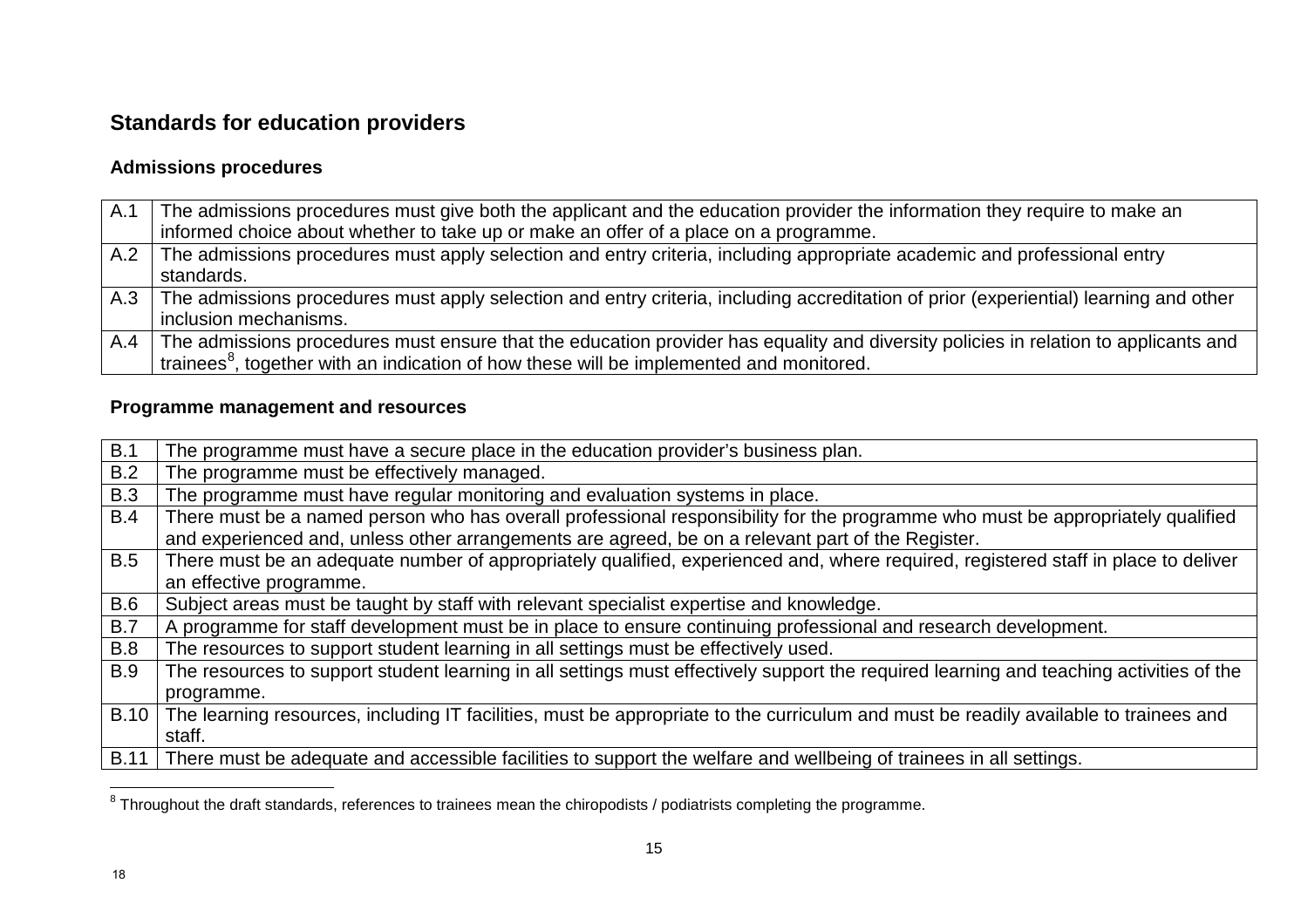| B.12 There must be a system of academic and pastoral trainee support in place.                                                            |
|-------------------------------------------------------------------------------------------------------------------------------------------|
| B.13 There must be a trainee complaints process in place.                                                                                 |
| B.14   Where trainees participate as service users in practical and clinical teaching, appropriate protocols must be used to obtain their |
| consent.                                                                                                                                  |
| B.15 Throughout the course of the programme, the education provider must have identified where attendance is mandatory and must           |
| have associated monitoring mechanisms in place.                                                                                           |
| B.16 Service users and carers must be involved in the programme                                                                           |

### **Curriculum**

| C.1 | The learning outcomes must ensure that those who successfully complete the programme meet the standards for podiatrists<br>practising podiatric surgery. |  |
|-----|----------------------------------------------------------------------------------------------------------------------------------------------------------|--|
| C.2 | The programme must reflect the philosophy, core values, skills and knowledge base as articulated in any relevant curriculum<br>guidance.                 |  |
| C.3 | Integration of theory and practice must be central to the curriculum.                                                                                    |  |
| C.4 | The curriculum must remain relevant to current practice.                                                                                                 |  |
| C.5 | The curriculum must make sure that trainees understand the implications of the HCPC's standards of conduct, performance and                              |  |
|     | ethics on their podiatric surgery practice.                                                                                                              |  |
| C.6 | The delivery of the programme must support and develop autonomous and reflective thinking.                                                               |  |
| C.7 | The delivery of the programme must encourage evidence based practice.                                                                                    |  |
| C.8 | The range of learning and teaching approaches used must be appropriate to the effective delivery of the curriculum.                                      |  |
| C.9 | When there is interprofessional learning the profession-specific skills and knowledge of each professional group must be                                 |  |
|     | adequately identified and addressed.                                                                                                                     |  |

## **Practice placements**

| D.1 | Practice placements must be integral to the programme.                                                                         |  |
|-----|--------------------------------------------------------------------------------------------------------------------------------|--|
| D.2 | The number, duration and range of practice placements must be appropriate to support the delivery of the programme and the     |  |
|     | achievement of the learning outcomes.                                                                                          |  |
| D.3 | The practice placements must provide a safe and supportive environment.                                                        |  |
| D.4 | The education provider must maintain a thorough and effective system for approving and monitoring all practice placements.     |  |
| D.5 | There must be an adequate number of appropriately qualified, experienced and, where required, registered staff in the practice |  |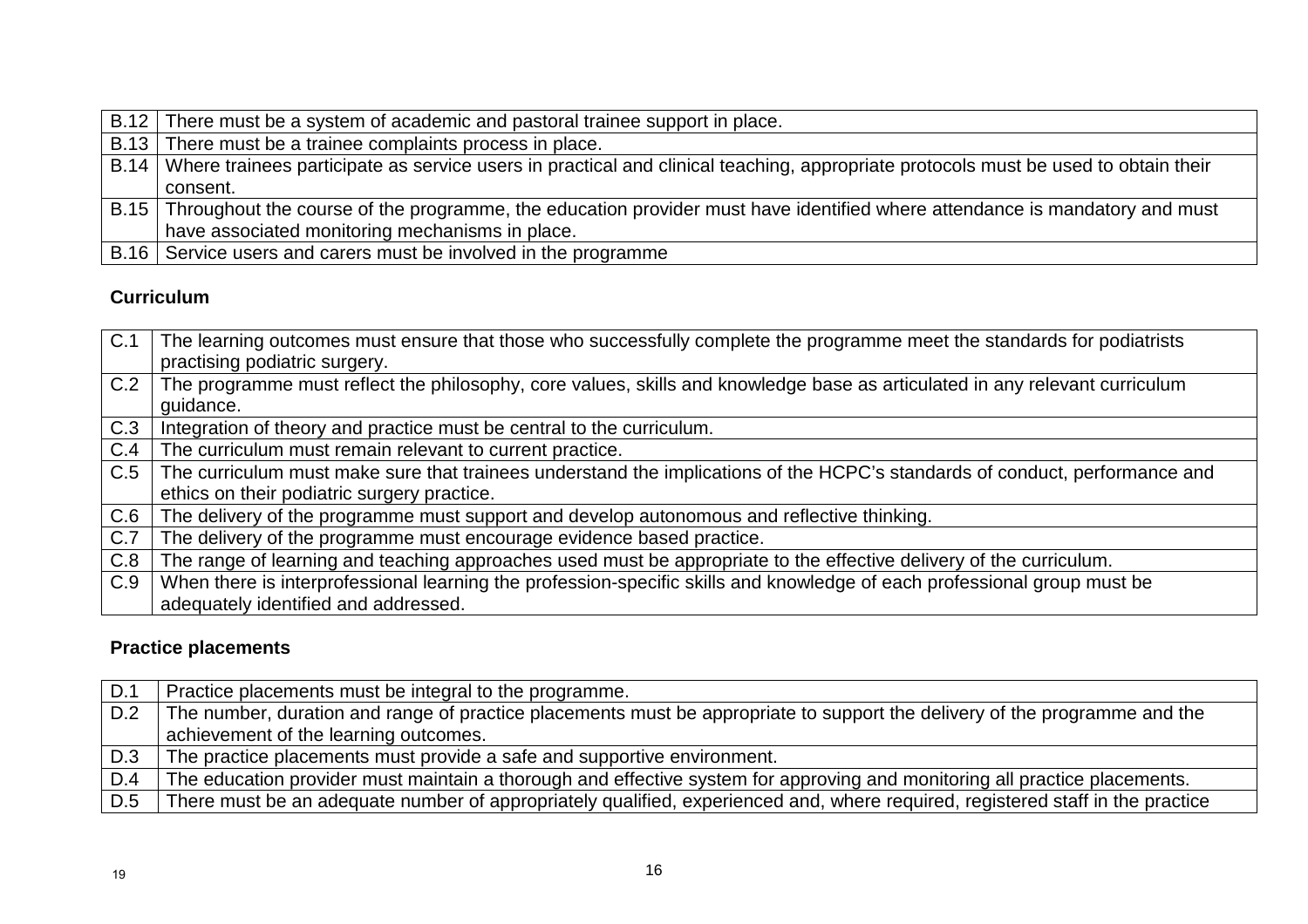|      | placements.                                                                                                                        |  |  |
|------|------------------------------------------------------------------------------------------------------------------------------------|--|--|
| D.6  | The clinical supervisor must have relevant knowledge, skills and experience                                                        |  |  |
| D.7  | The clinical supervisor must undertake appropriate educator training.                                                              |  |  |
| D.8  | The clinical supervisor must be appropriately registered.                                                                          |  |  |
| D.9  | There must be regular and effective collaboration between the education provider and the practice placement provider.              |  |  |
| D.10 | Trainees and clinical supervisors must be fully prepared for the practice placement environment which will include information     |  |  |
|      | about:                                                                                                                             |  |  |
|      | • the learning outcomes to be achieved;                                                                                            |  |  |
|      | the timings and the duration of the experience and associated records to be maintained;                                            |  |  |
|      | expectations of professional conduct;                                                                                              |  |  |
|      | the professional standards which trainees must meet;                                                                               |  |  |
|      | the assessment procedures including the implications of, and any action to be taken in the case of, failure to progress; and       |  |  |
|      | communication and lines of responsibility.                                                                                         |  |  |
| D.11 | Learning, teaching and supervision must encourage safe and effective practice, independent learning and professional conduct.      |  |  |
| D.12 | A range of learning and teaching methods that respect the rights and needs of service users and colleagues must be in place in the |  |  |
|      | approved clinical learning environment                                                                                             |  |  |

#### **Assessment**

| E.1 | The assessment strategy and design must ensure that the student who successfully completes the programme has met the         |  |
|-----|------------------------------------------------------------------------------------------------------------------------------|--|
|     | standards for podiatrists practising podiatric surgery                                                                       |  |
| E.2 | All assessments must provide a rigorous and effective process by which compliance with external-reference frameworks can be  |  |
|     | measured.                                                                                                                    |  |
| E.3 | Professional standards must be integral to the assessment procedures in both the education setting and practice placement    |  |
|     | setting.                                                                                                                     |  |
| E.4 | Assessment methods must be employed that measure the learning outcomes.                                                      |  |
| E.5 | The measurement of student performance must be objective and ensure safe and effective podiatric surgery practice.           |  |
| E.6 | There must be effective monitoring and evaluation mechanisms in place to ensure appropriate standards in the assessment.     |  |
| E.7 | Assessment regulations must clearly specify requirements for student progression and achievement within the programme.       |  |
| E.8 | Assessment regulations, or other relevant policies, must clearly specify requirements for approved programmes being the only |  |
|     | programmes which contain any reference to an HCPC protected title or part of the Register in their named award.              |  |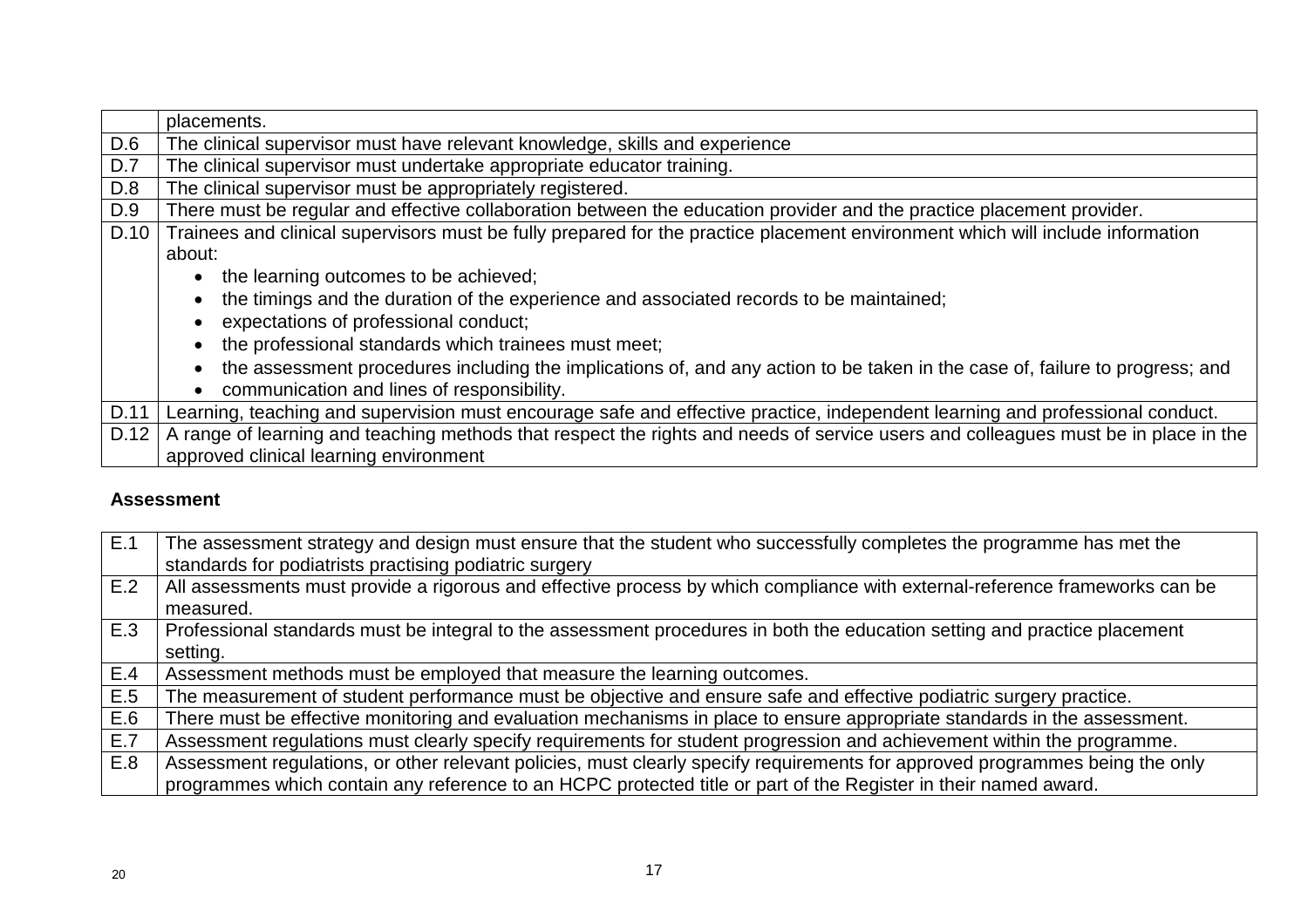| E.9 Assessment regulations must clearly specify requirements for a procedure for the right of appeal for trainees.                |  |
|-----------------------------------------------------------------------------------------------------------------------------------|--|
| E.10   Assessment regulations must clearly specify requirements for the appointment of at least one external examiner who must be |  |
| appropriately experienced and qualified and, unless other arrangements are agreed, be from a relevant part of the Register.       |  |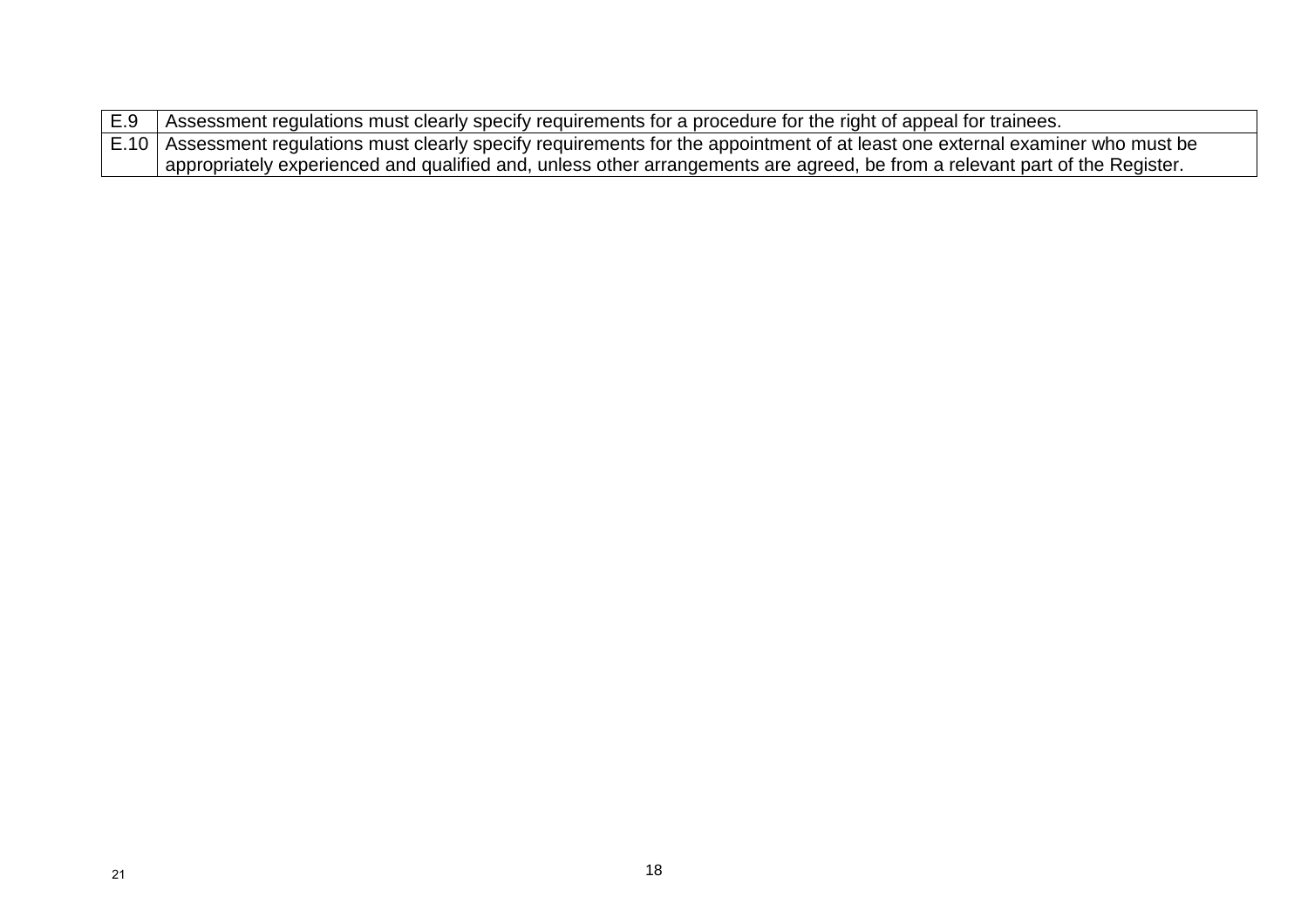## **Standards for podiatrists practising podiatric surgery**

| No.  | Standard                                                                                                                |  |  |  |
|------|-------------------------------------------------------------------------------------------------------------------------|--|--|--|
| 1.1  | Be able to undertake a thorough, sensitive, relevant and detailed patient history                                       |  |  |  |
| 1.2  | Be able to assess and initiate the appropriate investigation and management of conditions requiring podiatric surgery   |  |  |  |
|      | treatment                                                                                                               |  |  |  |
| 1.3  | Be able to order and interpret appropriate clinical investigations to develop a diagnosis and manage the patient        |  |  |  |
|      | throughout their podiatric surgery treatment                                                                            |  |  |  |
| 1.4  | Be able to develop monitor, review, modify and evaluate an appropriate surgical care plan                               |  |  |  |
| 1.5  | Be able to undertake a thorough and detailed assessment of the foot and lower limb and use that assessment to           |  |  |  |
|      | determine a patient's options for treatment                                                                             |  |  |  |
| 1.6  | Be able to communicate clearly with patients and others involved in their care information about the treatment          |  |  |  |
|      | provided, including about the risks of any procedure and complications which may arise                                  |  |  |  |
| 1.7  | Be able to gain informed consent to carry out a surgical intervention on the foot and/or ankle and record appropriately |  |  |  |
| 1.8  | Understand anatomy in the context of podiatric surgery and how surgical intervention can impact on human locomotion     |  |  |  |
| 1.9  | Be able to manage a patient's pharmacological needs safely and recognise and respond to complications arising from      |  |  |  |
|      | drug administration                                                                                                     |  |  |  |
| 1.10 | Understand the need to establish and maintain a safe surgical environment, including the need to maintain a sterile     |  |  |  |
|      | environment, and be able to apply in surgical practice                                                                  |  |  |  |
| 1.11 | Be able to undertake a range of surgical techniques within the foot and ankle including the following:                  |  |  |  |
|      | Application and monitoring of a tourniquet                                                                              |  |  |  |
|      | Skin incisions and closure                                                                                              |  |  |  |
|      | Tissue handling<br>$\bullet$                                                                                            |  |  |  |
|      | Excisions and skin flaps<br>$\bullet$                                                                                   |  |  |  |
|      | Haemostasis<br>$\bullet$                                                                                                |  |  |  |
|      | <b>Dissection</b><br>$\bullet$                                                                                          |  |  |  |
|      | Excision of bony prominences<br>$\bullet$                                                                               |  |  |  |
|      | Osteotomy<br>$\bullet$                                                                                                  |  |  |  |
|      | Arthrodesis                                                                                                             |  |  |  |
|      | Arthroplasty                                                                                                            |  |  |  |
|      | Digital correction                                                                                                      |  |  |  |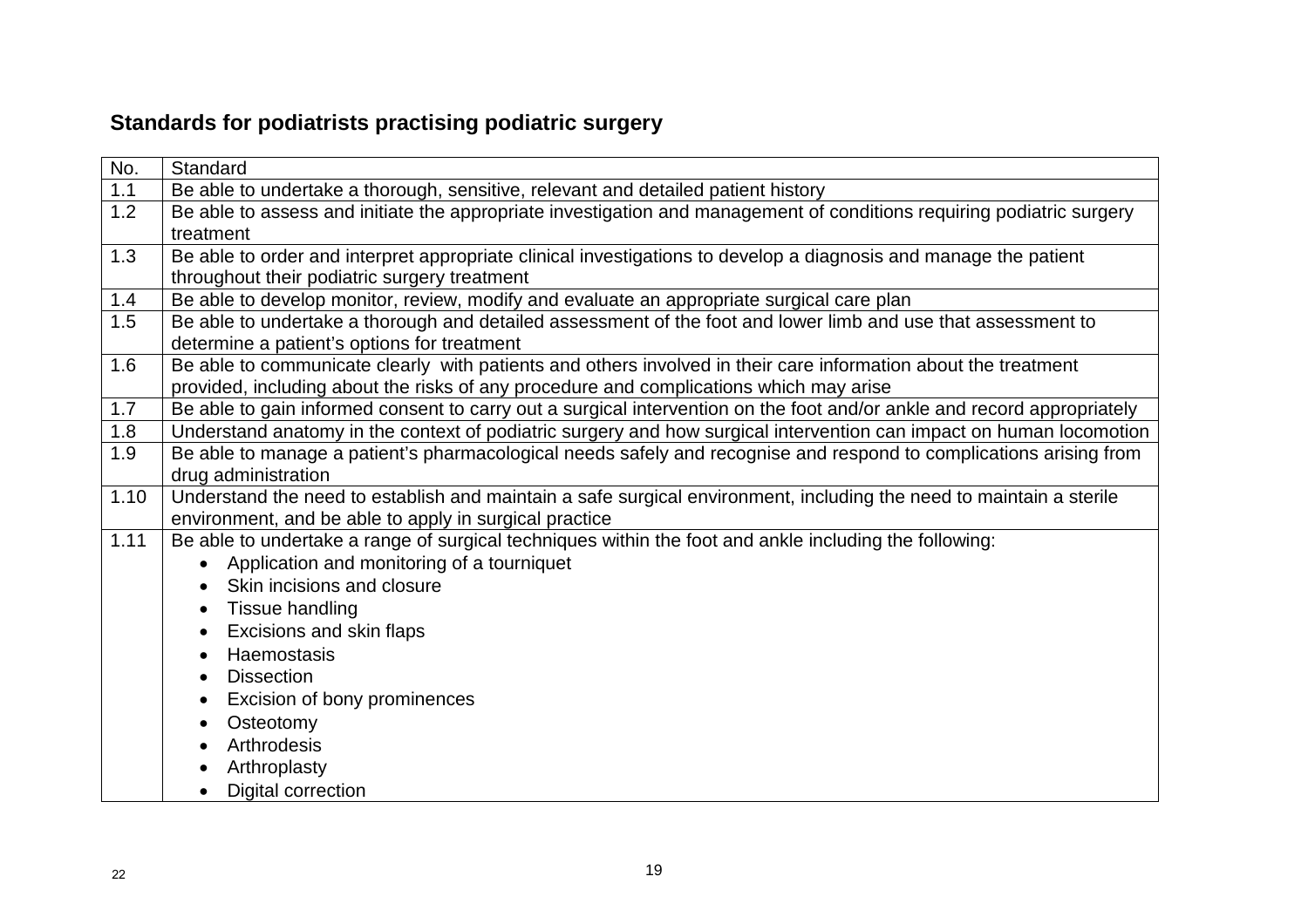|      | • Soft tissue excisions and correction                                                                                  |  |
|------|-------------------------------------------------------------------------------------------------------------------------|--|
|      | Closure<br>$\bullet$                                                                                                    |  |
|      | Appropriate post-operative monitoring, evaluation and management of the patient<br>$\bullet$                            |  |
|      | Identification of common post-operative complications and appropriate response                                          |  |
| 1.12 | Be able to practise in accordance with current legislation governing the use of ionising and non-ionising radiation for |  |
|      | medical and other purposes                                                                                              |  |
| 1.13 | Be able to keep accurate, comprehensive and comprehensible records of a surgical intervention in accordance with        |  |
|      | applicable legislation, protocols and guidelines                                                                        |  |
| 1.14 | Be able to monitor and evaluate the quality of podiatric surgery practice and use that evaluation to improve practice   |  |
| 1.15 | Understand the importance of participation in training, supervision and mentoring                                       |  |
| 1.16 | Understand the role of the podiatrist practising podiatric surgery within a multi-disciplinary team                     |  |
| 1.17 | Be able to use intermediate life support and deal with clinical emergencies safely                                      |  |